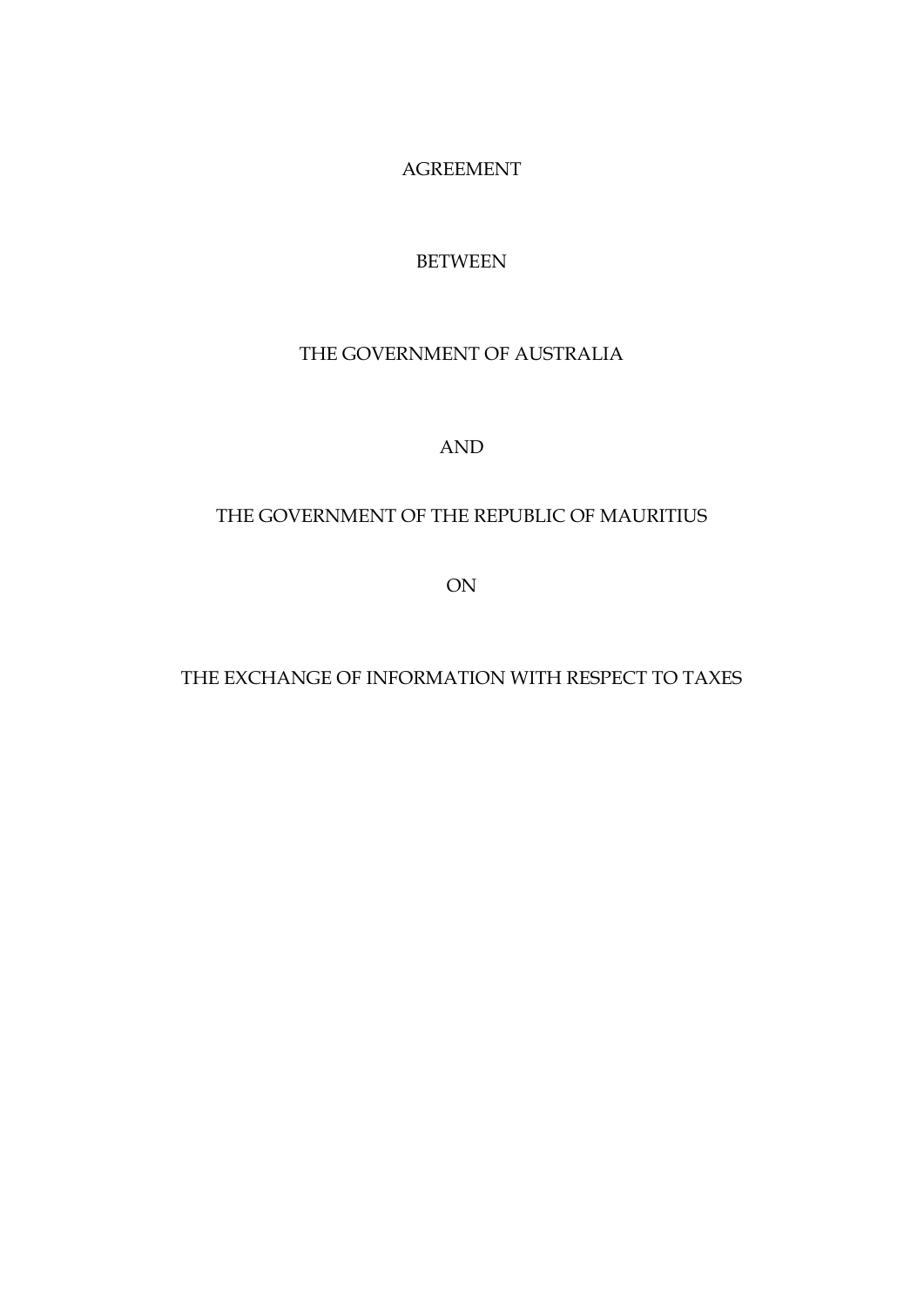The Government of Australia and the Government of the Republic of Mauritius, Desiring to facilitate the exchange of information with respect to taxes, have agreed as follows:

#### ARTICLE 1

#### OBJECT AND SCOPE OF THIS AGREEMENT

The competent authorities of the Contracting States shall provide assistance through exchange of information that is foreseeably relevant to the administration and enforcement of the domestic laws of those States concerning taxes covered by this Agreement. Such information shall include information that is foreseeably relevant to the determination, assessment and collection of such taxes, the recovery and enforcement of tax claims, or the investigation or prosecution of tax matters. Information shall be exchanged in accordance with the provisions of this Agreement and shall be treated as confidential in the manner provided in Article 8. The rights and safeguards secured to persons by the laws or administrative practice of the Requested State remain applicable. The Requested State will use its best endeavours to ensure that any such rights and safeguards are not applied in a manner that unduly prevents or delays effective exchange of information.

#### ARTICLE 2

#### **JURISDICTION**

A Requested State is not obligated to provide information which is neither held by its authorities nor in the possession or control of persons who are within its territorial jurisdiction.

#### ARTICLE 3

#### TAXES COVERED

- 1 The existing taxes which are the subject of this Agreement are:
	- (a) in Australia, taxes of every kind and description imposed under federal laws administered by the Commissioner of Taxation; and
	- (b) in Mauritius, taxes of every kind and description administered by the Director General of Mauritius Revenue Authority.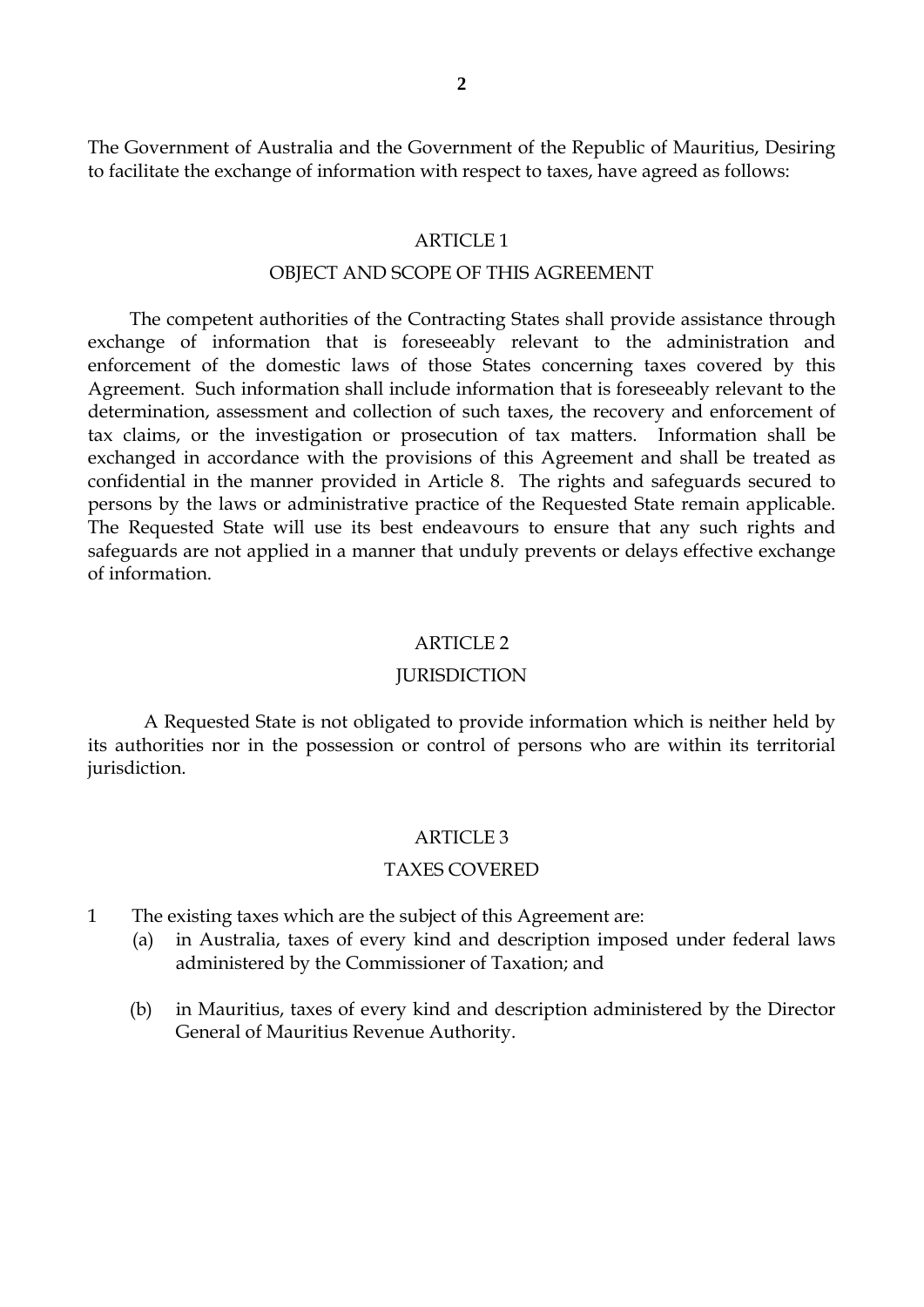2. This Agreement shall also apply to any identical or substantially similar taxes imposed after the date of signature of this Agreement in addition to, or in place of, the existing taxes. The Agreement shall also apply to such other taxes as may be agreed in an exchange of letters between the Contracting States. The competent authorities of the Contracting States shall notify each other of any substantial changes to the taxation and related information gathering measures covered by this Agreement.

3. This Agreement shall not apply to taxes imposed by states, municipalities, or other political subdivisions, or possessions of a Contracting State.

# ARTICLE 4

## DEFINITIONS

- 1 For the purposes of this Agreement, unless otherwise defined:
	- (a) the term "Applicant State" means the Contracting State requesting information;
	- (b) the term "Australia", when used in a geographical sense, excludes all external territories other than:
		- (i) the Territory of Norfolk Island;
		- (ii) the Territory of Christmas Island;
		- (iii) the Territory of Cocos (Keeling) Islands;
		- (iv) the Territory of Ashmore and Cartier Islands;
		- (v) the Territory of Heard Island and McDonald Islands; and
		- (vi) the Coral Sea Islands Territory,

and includes any area adjacent to the territorial limits of Australia (including the Territories specified in this subparagraph) in respect of which there is for the time being in force, consistently with international law, a law of Australia dealing with the exploration for or exploitation of any of the natural resources of the exclusive economic zone or the seabed and subsoil of the continental shelf;

- (c) the term "Mauritius" means the Republic of Mauritius and includes:
	- (i) all the territories and islands which, in accordance with the laws of Mauritius, constitute the State of Mauritius;
	- (ii) the territorial sea of Mauritius; and
	- (iii) any area outside the territorial sea of Mauritius which in accordance with international law has been or may hereafter be designated, under the laws of Mauritius , as an area, including the Continental Shelf, within which the rights of Mauritius with respect to the sea, the sea-bed and sub-soil and their natural resources may be exercised;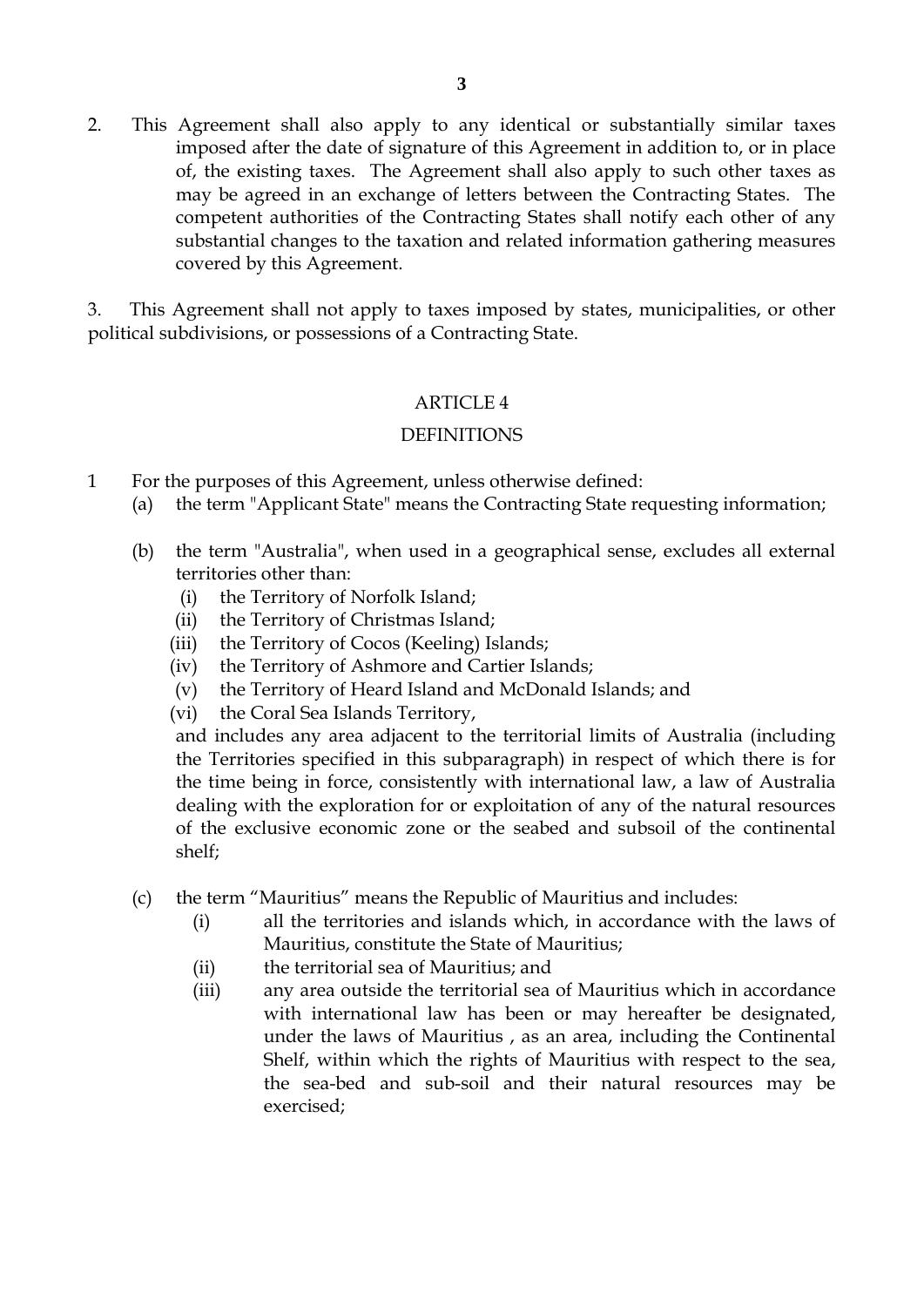- (d) the term "collective investment fund or scheme" means any pooled investment vehicle, irrespective of legal form. The term "public collective investment fund or scheme" means any collective investment fund or scheme provided the units, shares or other interests in the fund or scheme can be readily purchased, sold or redeemed by the public. Units, shares or other interests in the fund or scheme can be readily purchased, sold or redeemed "by the public" if the purchase, sale or redemption is not implicitly or explicitly restricted to a limited group of investors;
- (e) the term "company" means any body corporate or any entity that is treated as a body corporate for tax purposes;
- (f) the term "competent authority" means,
	- (i) in the case of Australia, the Commissioner of Taxation or an authorised representative of the Commissioner; and
	- (ii) in the case of Mauritius, the Director General of Mauritius Revenue Authority or an authorised representative of the Director General.
- (g) the term "Contracting State" means Australia or the Republic of Mauritius, as the context requires;
- (h) the term "criminal laws" means all criminal laws designated as such under domestic law irrespective of whether contained in the tax laws, the Criminal Code or other statutes;
- (i) the term "criminal tax matters" means tax matters involving intentional conduct which is liable to prosecution under the criminal laws of the Applicant State;
- (j) the term "information" means any fact, statement or record in any form whatever;
- (k) the term "information gathering measures" means laws and administrative or judicial procedures that enable a Contracting State to obtain and provide the requested information;
- (l) the term "person" includes an individual, a company and any other body of persons;
- (m) the term "principal class of shares" means the class or classes of shares representing a majority of the voting power and value of the company;
- (n) the term "publicly traded company" means any company whose principal class of shares is listed on a recognised stock exchange provided its listed shares can be readily purchased or sold by the public. Shares can be purchased or sold "by the public" if the purchase or sale of shares is not implicitly or explicitly restricted to a limited group of investors;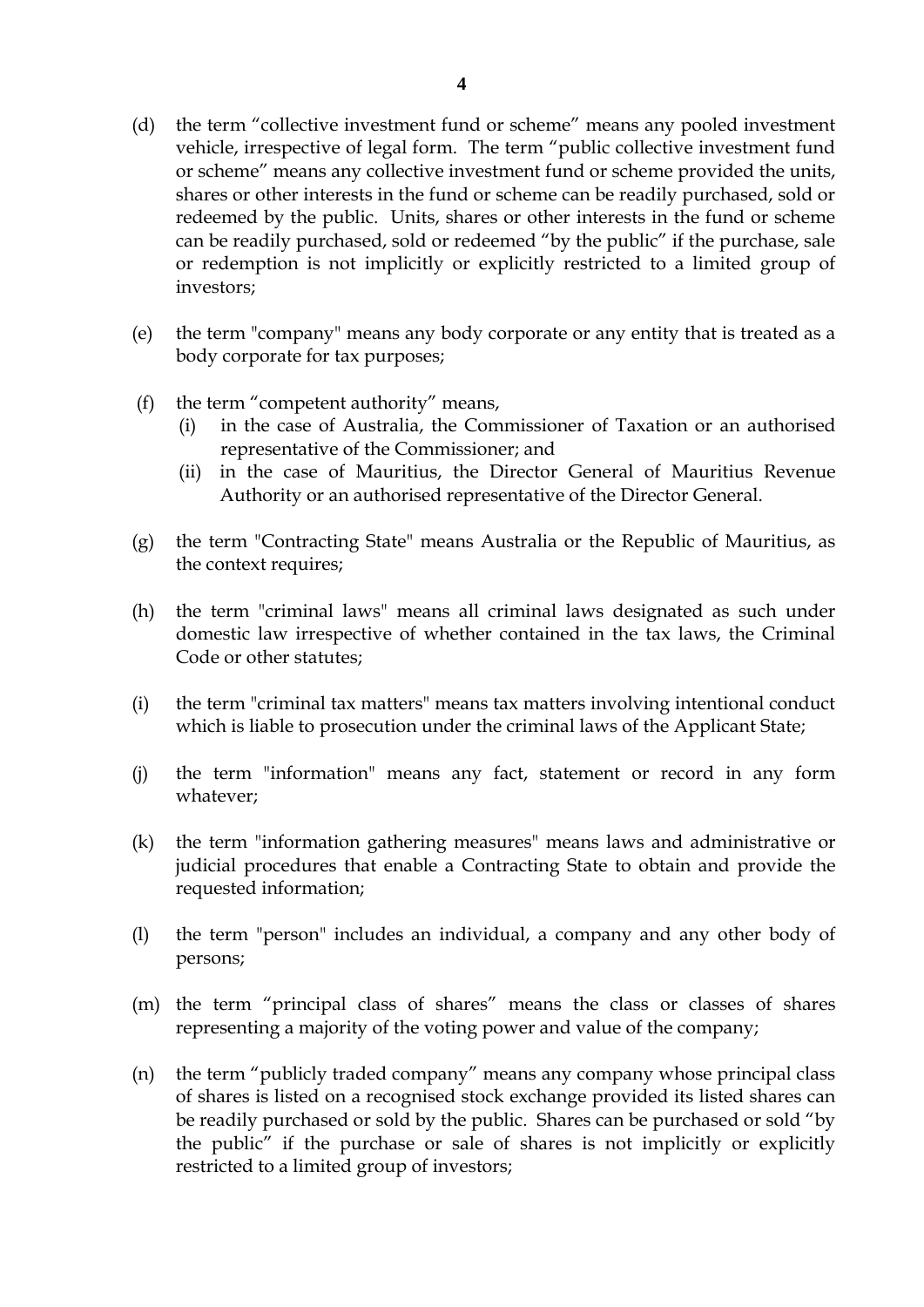- (o) the term "recognised stock exchange" means any stock exchange agreed upon by the competent authorities of the Contracting Parties;
- (p) the term "Requested State" means the Contracting State requested to provide information; and
- (q) the term "tax" means any tax to which this Agreement applies.

2 As regards the application of this Agreement at any time by a Contracting State, any term not defined therein shall, unless the context otherwise requires, have the meaning that it has at that time under the law of that State, any meaning under the applicable tax laws of that State prevailing over a meaning given to the term under other laws of that State.

## ARTICLE 5

## EXCHANGE OF INFORMATION UPON REQUEST

1 The competent authority of the Requested State shall provide upon request information for the purposes referred to in Article 1. Such information shall be exchanged without regard to whether the conduct being investigated would constitute a crime under the laws of the Requested State if such conduct occurred in the Requested State.

2 If the information in the possession of the competent authority of the Requested State is not sufficient to enable it to comply with the request for information, that State shall use all relevant information gathering measures to provide the Applicant State with the information requested, notwithstanding that the Requested State may not need such information for its own tax purposes.

3 If specifically requested by the competent authority of an Applicant State, the competent authority of the Requested State shall provide information under this Article, to the extent allowable under its domestic laws, in the form of depositions of witnesses and authenticated copies of original records.

4 Each Contracting State shall ensure that its competent authority for the purposes specified in Article 1 of this Agreement, has the authority to obtain and provide upon request:

(a) information held by banks, other financial institutions, and any person acting in an agency or fiduciary capacity including nominees and trustees;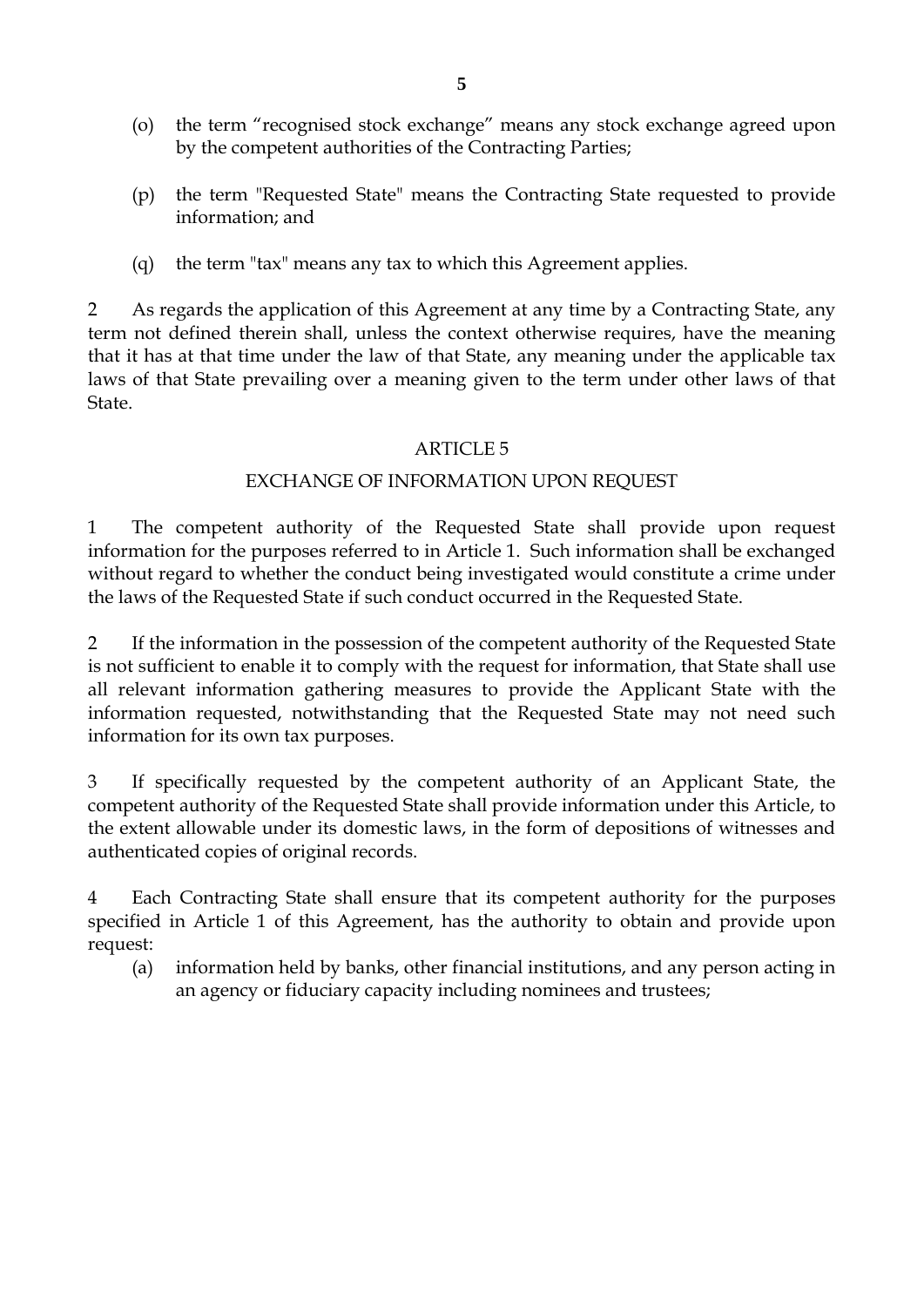(b) information regarding the ownership of companies, partnerships, trusts, foundations, "Anstalten" and other persons, including, within the constraints of Article 2, ownership information on all such persons in an ownership chain; in the case of trusts, information on settlors, trustees, beneficiaries and protectors; and in the case of foundations, information on founders, members of the foundation council and beneficiaries. Further, this Agreement does not create an obligation on the Contracting Parties to obtain or provide ownership information with respect to publicly traded companies or public collective investment funds or schemes unless such information can be obtained without giving rise to disproportionate difficulties.

5 The competent authority of the Applicant State shall provide the following information to the competent authority of the Requested State when making a request for information under this Agreement to demonstrate the foreseeable relevance of the information to the request:

- (a) the identity of the person under examination or investigation;
- (b) a statement of the information sought including its nature and the form in which the Applicant State wishes to receive the information from the Requested State;
- (c) the tax purpose for which the information is sought;
- (d) the grounds for believing that the information requested is held in the Requested State or is in the possession or control of a person within the jurisdiction of the Requested State;
- (e) to the extent known, the name and address of any person believed to be in possession of the requested information;
- (f) a statement that the request is in conformity with the law and administrative practices of the Applicant State, that if the requested information was within the jurisdiction of the Applicant State then the competent authority of the Applicant State would be able to obtain the information under the laws of the Applicant State or in the normal course of administrative practice and that the information request is in conformity with this Agreement; and
- (g) a statement that the Applicant State has pursued all means available in its own territory to obtain the information, except those that would give rise to disproportionate difficulties.

6 The competent authority of the Requested State shall forward the requested information as promptly as possible to the Applicant State. To ensure a prompt response, the competent authority of the Requested State shall: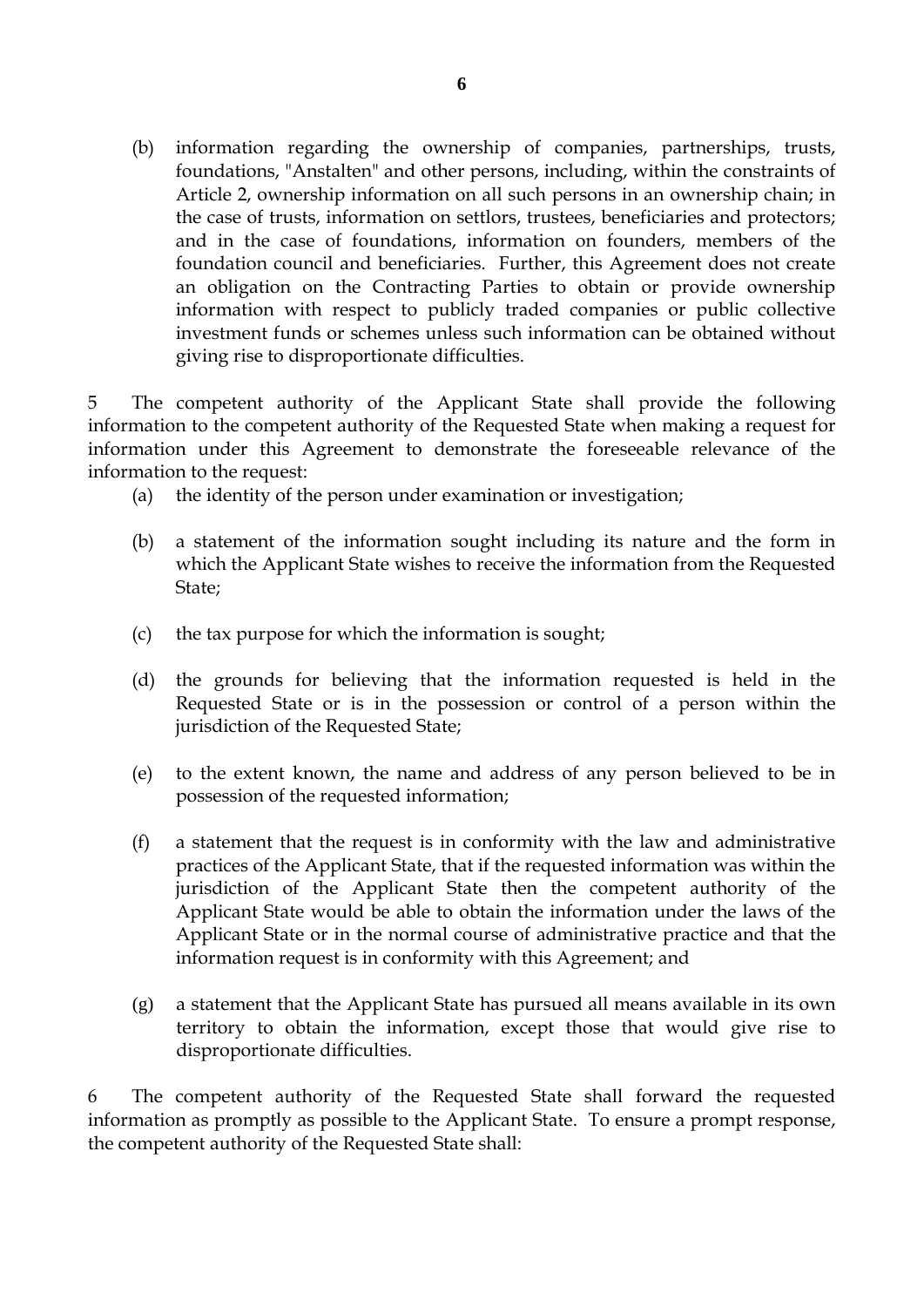- (a) confirm receipt of a request in writing to the competent authority of the Applicant State and shall notify the competent authority of the Applicant State of deficiencies in the request, if any, within 60 days of the receipt of the request; and
- (b) if the competent authority of the Requested State has been unable to obtain and provide the information within 90 days of receipt of the request, including if it encounters obstacles in furnishing the information or it refuses to furnish the information, it shall immediately inform the Applicant State, explaining the reason for its inability, the nature of the obstacles or the reasons for its refusal.

## ARTICLE 6

## TAX EXAMINATIONS ABROAD

1 A Contracting State may allow representatives of the competent authority of the other Contracting State to enter the territory of the first-mentioned State to interview individuals and examine records with the written consent of the persons concerned. The competent authority of the second-mentioned State shall notify the competent authority of the first-mentioned State of the time and place of the meeting with the individuals concerned.

2 At the request of the competent authority of one of the Contracting States, the competent authority of the other Contracting State may allow representatives of the competent authority of the first-mentioned State to be present at the appropriate part of a tax examination in the second-mentioned State.

3 If the request referred to in paragraph 2 is acceded to, the competent authority of the Contracting State conducting the examination shall, as soon as possible, notify the competent authority of the other State about the time and place of the examination, the authority or official designated to carry out the examination and the procedures and conditions required by the first-mentioned State for the conduct of the examination. All decisions with respect to the conduct of the tax examination shall be made by the State conducting the examination.

## ARTICLE 7

## POSSIBILITY OF DECLINING A REQUEST

1 The Requested State shall not be required to obtain or provide information that the Applicant State would not be able to obtain under its own laws for purposes of the administration or enforcement of its own tax laws. The competent authority of the Requested State may decline to assist where the request is not made in conformity with this Agreement.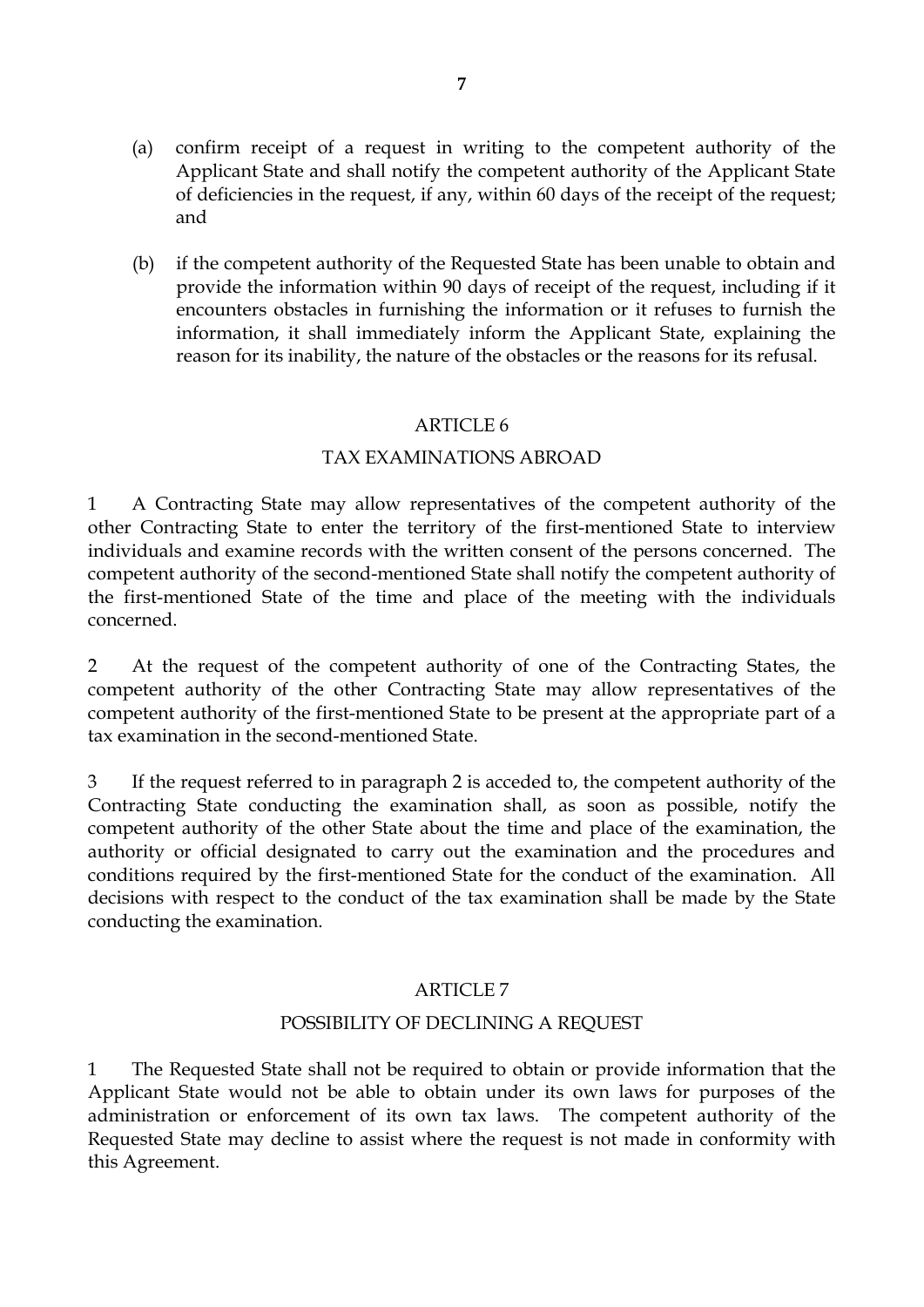2 The provisions of this Agreement shall not impose on a Contracting State the obligation to supply information which would disclose any trade, business, industrial, commercial or professional secret or trade process. Notwithstanding the foregoing, information of the type referred to in paragraph 4 of Article 5 shall not be treated as such a secret or trade process merely because it meets the criteria in that paragraph.

3 The provisions of this Agreement shall not impose on a Contracting State the obligation to obtain or provide information, which would reveal confidential communications between a client and an attorney, solicitor or other admitted legal representative where such communications are:

(a) produced for the purposes of seeking or providing legal advice; or

(b) produced for the purposes of use in existing or contemplated legal proceedings.

4 The Requested State may decline a request for information if the disclosure of the information would be contrary to public policy (ordre public).

5 A request for information shall not be refused on the ground that the tax claim giving rise to the request is disputed by the taxpayer.

6 The Requested State may decline a request for information if the information is requested by the Applicant State to administer or enforce a provision of the tax law of the Applicant State, or any requirement connected therewith, which discriminates against a national of the Requested State as compared with a national of the Applicant State in the same circumstances.

## ARTICLE 8

## CONFIDENTIALITY

Any information received by a Contracting State under this Agreement shall be treated as confidential and may be disclosed only to persons or authorities (including courts and administrative bodies) in the jurisdiction of the Contracting State concerned with the assessment or collection of, the enforcement or prosecution in respect of, or the determination of judicial review or appeals in relation to, the taxes covered by this Agreement. Such persons or authorities shall use such information only for such purposes. They may disclose the information in public court proceedings or in judicial decisions. The information may not be disclosed to any other person or entity or authority or any other jurisdiction without the express written consent of the competent authority of the Requested State.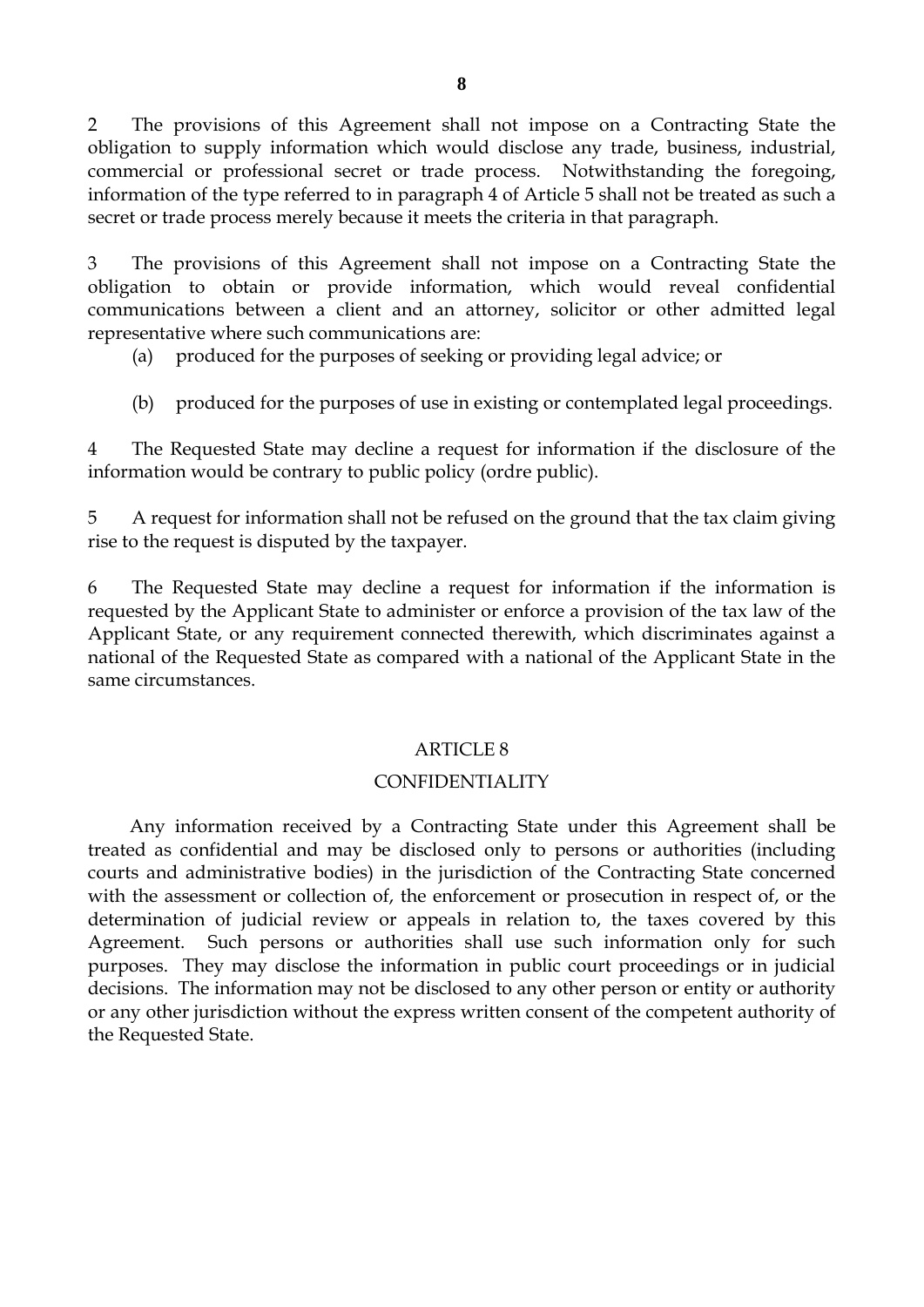# ARTICLE 9 COSTS

Unless the competent authorities of the Contracting States otherwise agree, ordinary costs incurred in providing assistance shall be borne by the Requested State, and extraordinary costs incurred in providing assistance (including reasonable costs of engaging external advisors in connection with litigation or otherwise) shall be borne by the Applicant State. At the request of either Contracting State, the competent authorities shall consult as necessary with regard to this Article, and in particular the competent authority of the Requested State shall consult with the competent authority of the Applicant State in advance if the costs of providing information with respect to a specific request are expected to be significant.

## ARTICLE 10

## IMPLEMENTATION LEGISLATION

The Contracting States shall enact any legislation necessary to comply with, and give effect to, the terms of this Agreement.

## ARTICLE 11

## MUTUAL AGREEMENT PROCEDURE

1 The competent authorities of the Contracting States shall jointly endeavour to resolve any difficulties or doubts arising as to the interpretation or application of this Agreement.

2 In addition to the endeavours referred to in paragraph 1, the competent authorities of the Contracting States may mutually determine the procedures to be used under Articles 5 and 6.

3 The competent authorities of the Contracting States may communicate with each other directly for the purposes of this Article.

4 The Contracting States may also agree on other forms of dispute resolution.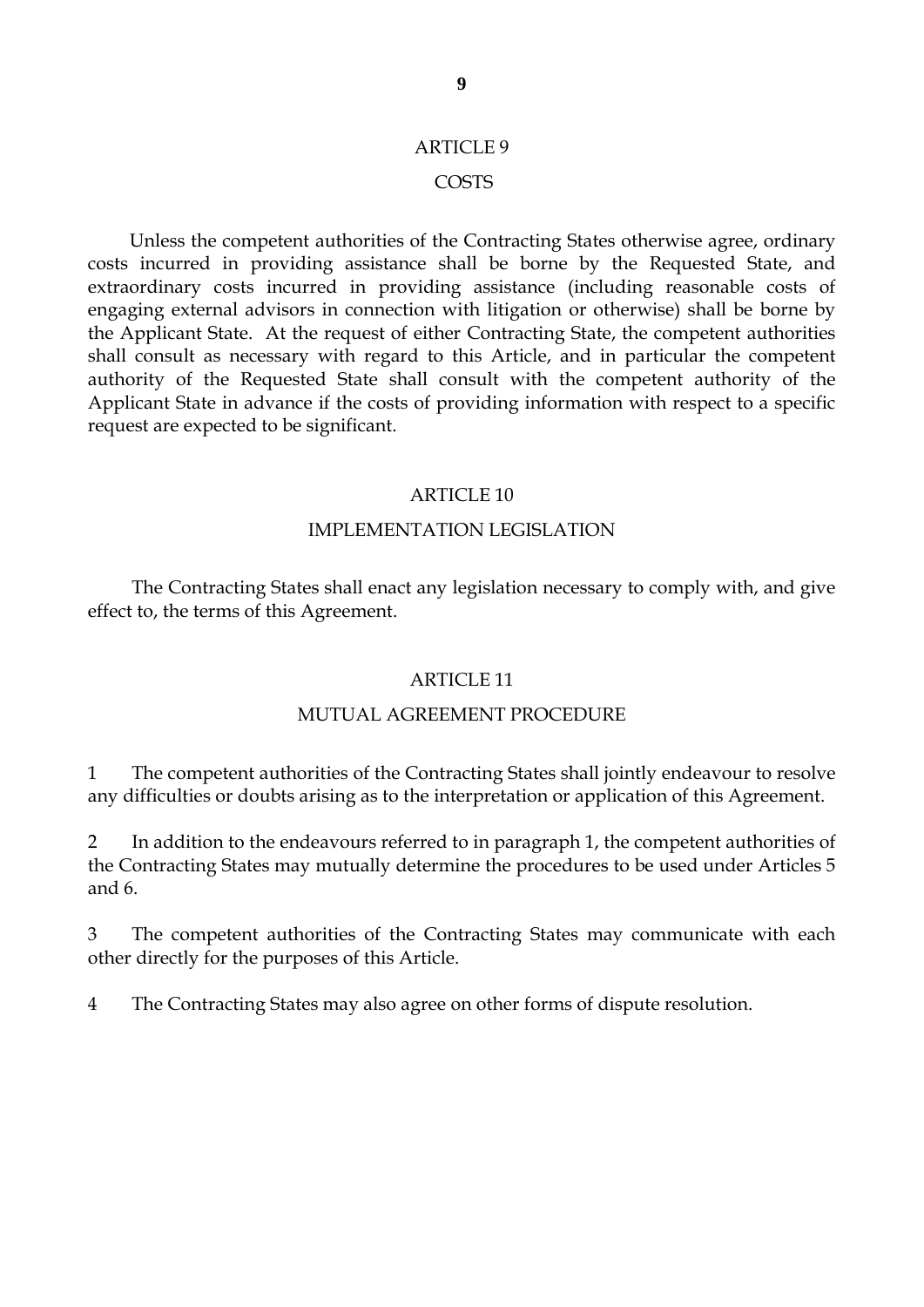## ARTICLE 12

# ENTRY INTO FORCE

1 The Government of Australia and the Government of the Republic of Mauritius shall notify each other in writing through the diplomatic channel of the completion of their constitutional and legal procedures for the entry into force of this Agreement. This Agreement shall enter into force on the date of the last notification, and shall thereupon have effect:

- (a) from 1 January 2011 with respect to criminal tax matters relating to taxable periods beginning on or after 1 January 2011 or, where there is no taxable period, all charges to tax arising on or after 1 January 2011; and
- (b) from 1 January 2011 with respect to all other matters covered in Article 1 relating to taxable periods beginning on or after 1 January 2011, or where there is no taxable period, all charges to tax arising on or after 1 January 2011.

2 The provisions of this Agreement shall apply in their terms to information predating the coming into force of this Agreement.

## ARTICLE 13

## **TERMINATION**

1 This Agreement shall continue in effect indefinitely, but either of the Contracting States may, after the expiration of 3 years from the date of its entry into force, give to the other Contracting State through the diplomatic channel written notice of termination.

2 Such termination shall become effective on the first day of the month following the expiration of a period of 6 months after the date of receipt of notice of termination by the other Contracting State.

3 Notwithstanding any termination of this Agreement, the Contracting States shall remain bound by the provisions of Article 8 with respect to any information obtained under this Agreement.